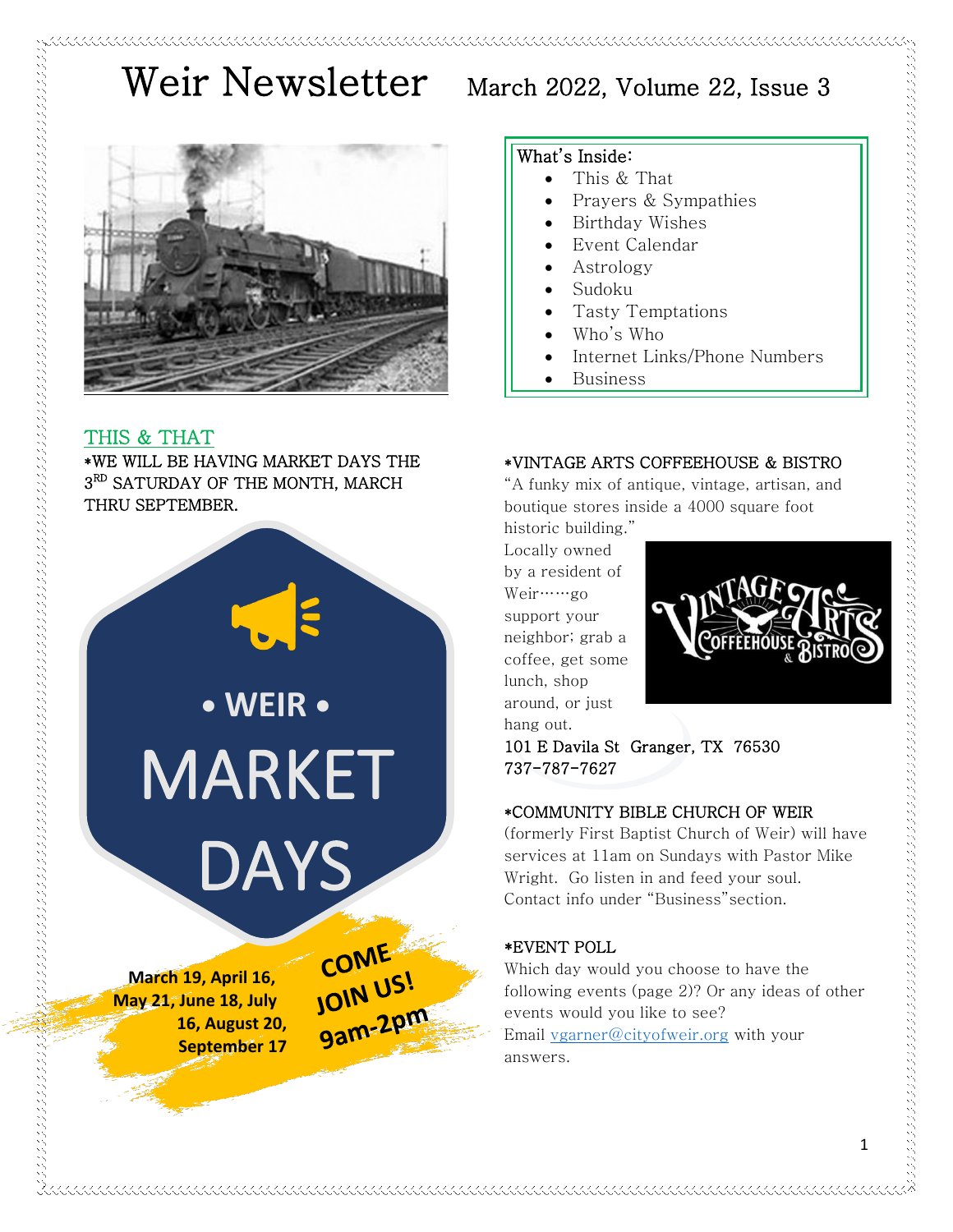#### Karaoke

Family Game Night (board games, card games, dominoes, etc) Local Artist Performances Bingo Talent Show

#### \*GESSNER ENGINEERING IS CURRENTLY ACCEPTING APPLICATIONS



**NO EXPERIENCE NECESSARY INCREASED COMPENSATION WITH EXPERIENCE** 

### **FIELD & TECHNICAL OPPORTUNITIES**

- **Geotechnical Lab Technician**
- **Geotechnical Driller Technician Construction Materials**
- Technician • Survey Field Crew

#### **APPLY ONLINE OR IN PERSON**

- Online
	- **Gessner Engineering Careers Page** gessnerengineering.com/careers • In Person
		- 3200 E. University Ave. Georgetown, Texas, 78626

# PRAYERS & SYMPATHIES



### BIRTHDAY WISHES

Lila Pecht, March 4 Michael Ziegler, March 6 Korben Knouss, March 7 Veronica Garner, March 7 Russell Knouss, March 18 Alec Wade, March 24 Rebecca Williams, March 29 Matthew Ziegler, March 31 \*If you have someone you'd like to wish a Happy Birthday to, please email me at [vgarner@cityofweir.org.](mailto:vgarner@cityofweir.org) 

## EVENT CALENDAR

\*Thursday, March  $10$  – Public Hearing & Regular Council Meeting, 7:00 pm \*1<sup>st</sup> Market Days of the season - Saturday, March 19, 9:00 am  $-$  2:00 pm (email me for a vendor form if you want a booth)

# ASTROLOGY

March Flower: Daffodil

Birthstone: Aquamarine; water of the sea Astrological Sign: Pisces (Feb 20 – Mar 20) Horoscope: You love to look on the bright side, and with your home planet Neptune traveling in your idealistic sign all year, you get the chance to stay in your ideal little dream world a lot in 2022. The good news is that you can rely heavily on your intuition and what your subconscious creates in the way of daydreams and visions to give you surprisingly accurate info about which direction to take this year. However, Neptune's retrograde cycle does last half the year, from the end of June through the end of December, which could cause your idealistic outlook on life to come to a screeching halt. Once you get used to living in a dreamy haze early in the year, you won't want to face some of the realities that are evident now, but you're actually tougher than you seem, Pisces. This is a good time to show everyone what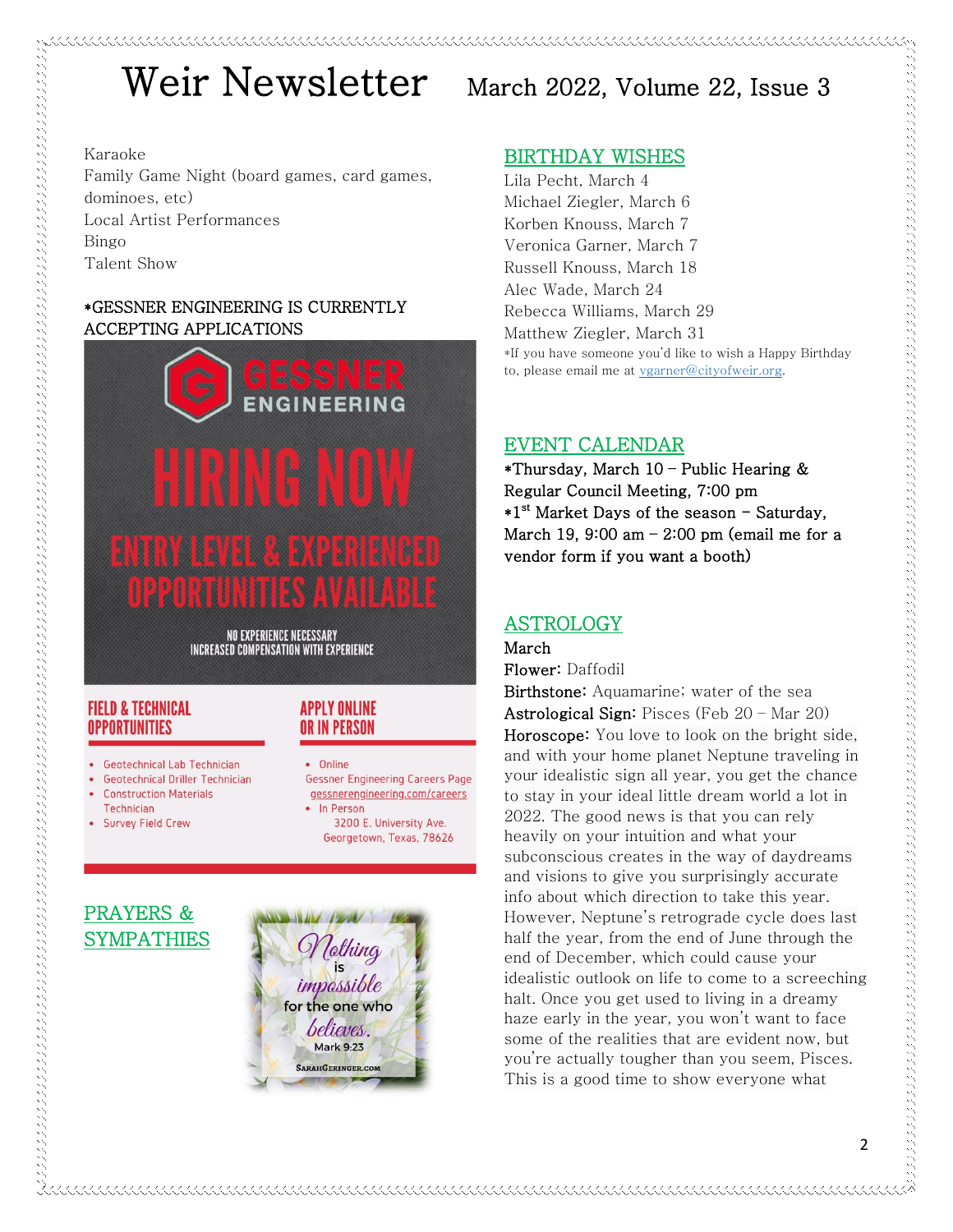you're capable of when you decide not to procrastinate any more.

The sun drifts through your creative, intuitive sign from the end of February to the end of March, so have fun celebrating your solar return this spring! Because you thrive in your own dreamy imagination, you're an introvert who craves solitude to daydream all about the possibilities that life has to offer. Spending your special birthday time with your closest friend at a cabin by a lake or reading books alone on a beach would be ideal.

\*Irish American Month \*Music in our Schools Month \*National Celery Month \*National Craft Month \*National Frozen Food Month \*National Irish American Heritage Month \*National Nutrition Month \*National Peanut Month \*National Women's History Month \*Red Cross Month \*Social Workers Month

#### March 1

Mardi Gras/Fat Tuesday National Pig Day Paczki Day Peace Corps Day Peanut Butter Lovers Day Plan a Solo Vacation Day World Compliment Day



### March 2

Ash Wednesday Old Stuff Day

#### March 3

Caregiver Appreciation Day I Want You to be Happy Day If Pets Had Thumbs Day National Anthem Day Peach Blossom Day

Employee Appreciation Day

Holy Experiment Day

#### March 4

Hug a GI Day National Salesperson Day World Day of Prayer March 5 Multiple Personality Day March 6 Dentist Day Namesake Day National Oreo Cookie Day National Frozen Food Day March 7 National Cereal Day National Crown Roast of Pork Day March 8 Be Nasty Day International (Working) Women's Day National Proofreading Day March 9 Barbie Day Get Over It Day Panic Day March 10 International Day of Awesomeness International Find a Pay Phone Booth Day Middle Name Pride Day Popcorn Lovers Day March 11 Johnny Appleseed Day Worship of Tools Day March 12 Genealogy Day Girl Scouts Day International Fanny Pack Day Plant a Flower Day March 13 \*DAYLIGHT SAVINGS begins at 2am\* Ear-muff Day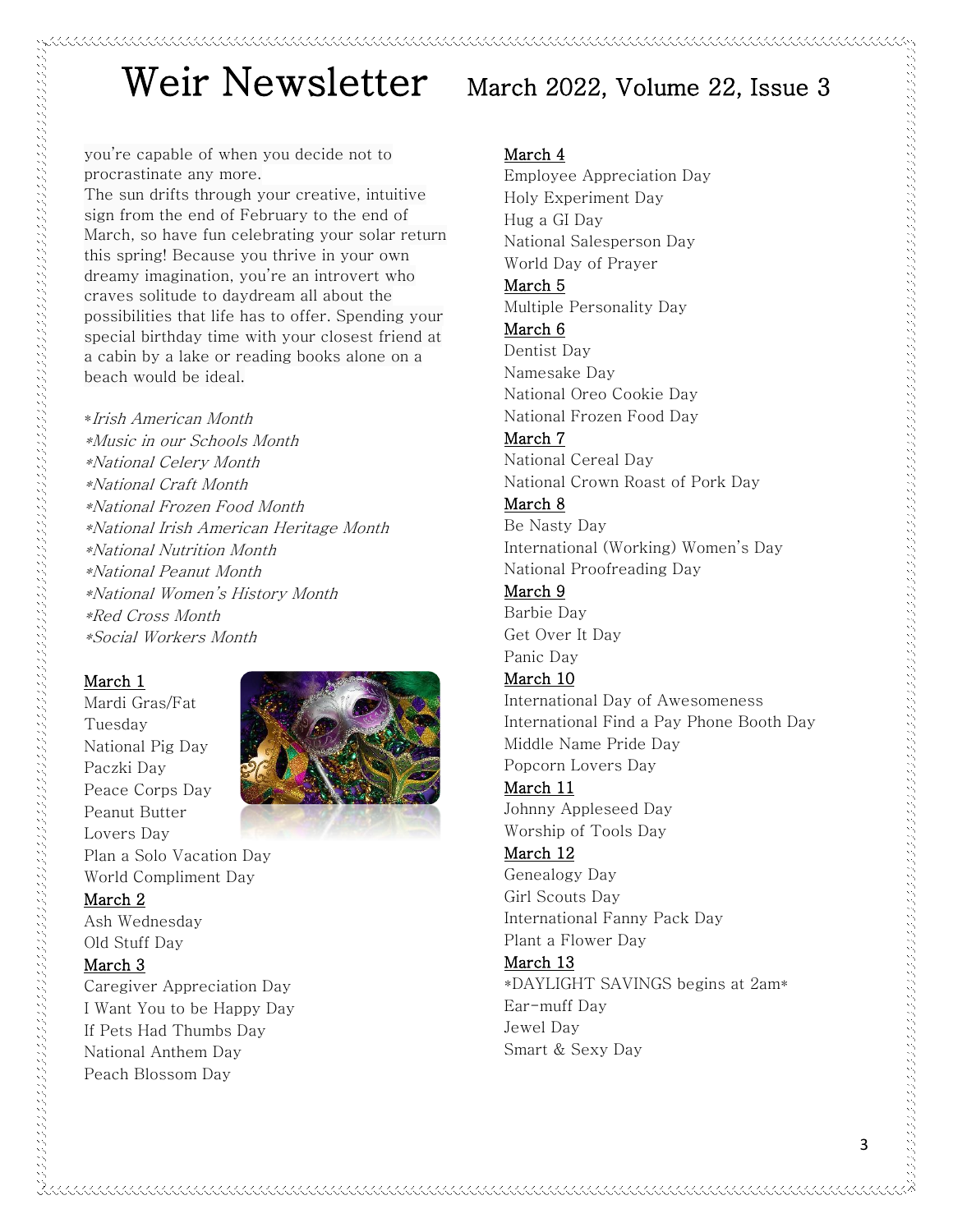### March 14

Learn About Butterflies Day National Potato Chip Day National Pi Day (3.14-the value of Pi)

#### March 15

Buzzards Day Dumbstruck Day Everything You Think is Wrong Day Ides of March Tea for Two Tuesday

#### March 16

Everything You Do is Right Day Freedom of Information Day Giant Panda Bear Day

### March 17

Absolutely Incredible Kid Day Corned Beef and Cabbage Day Purim Submarine Day



#### March 18 Awkward Moments Day Goddess of Fertility Day Supreme Sacrifice Day

### March 19

International Sports Car Racing Day Let's Laugh Day National Quilting Day Poultry Day March 20 Extraterrestrial Abductions Day International Day of Happiness International Earth Day Proposal Day Spring Equinox World Sparrow Day

### March 21 Credit Card Reduction Day

Fragrance Day World Poetry Day March 22 As Young as You Feel Day National Goof Off Day National/World Agriculture Day March 23 Melba Toast Day National Chip and Dip Day National Puppy Day Near Miss Day March 24 National Cheesecake Day National Chocolate Covered Raisin Day March 25 Feast of the Annunciation Pecan Day Waffle Day March 26 Long Live and Prosper Day Make Up Your Own Holiday Day National Spinach Day March 27 National "Joe" Day March 28 Something on a Stick Day Weed Appreciation Day March 29

National Mom and Pop Business Owners Day Smoke and Mirrors Day

### March 30

I am in Control Day National Doctor's Day Take a Walk in the Park Day Turkey Neck Soup Day

### March 31

Bunsen Burner Day National Clam on the Half Shell Day National Crayon Day World Backup Day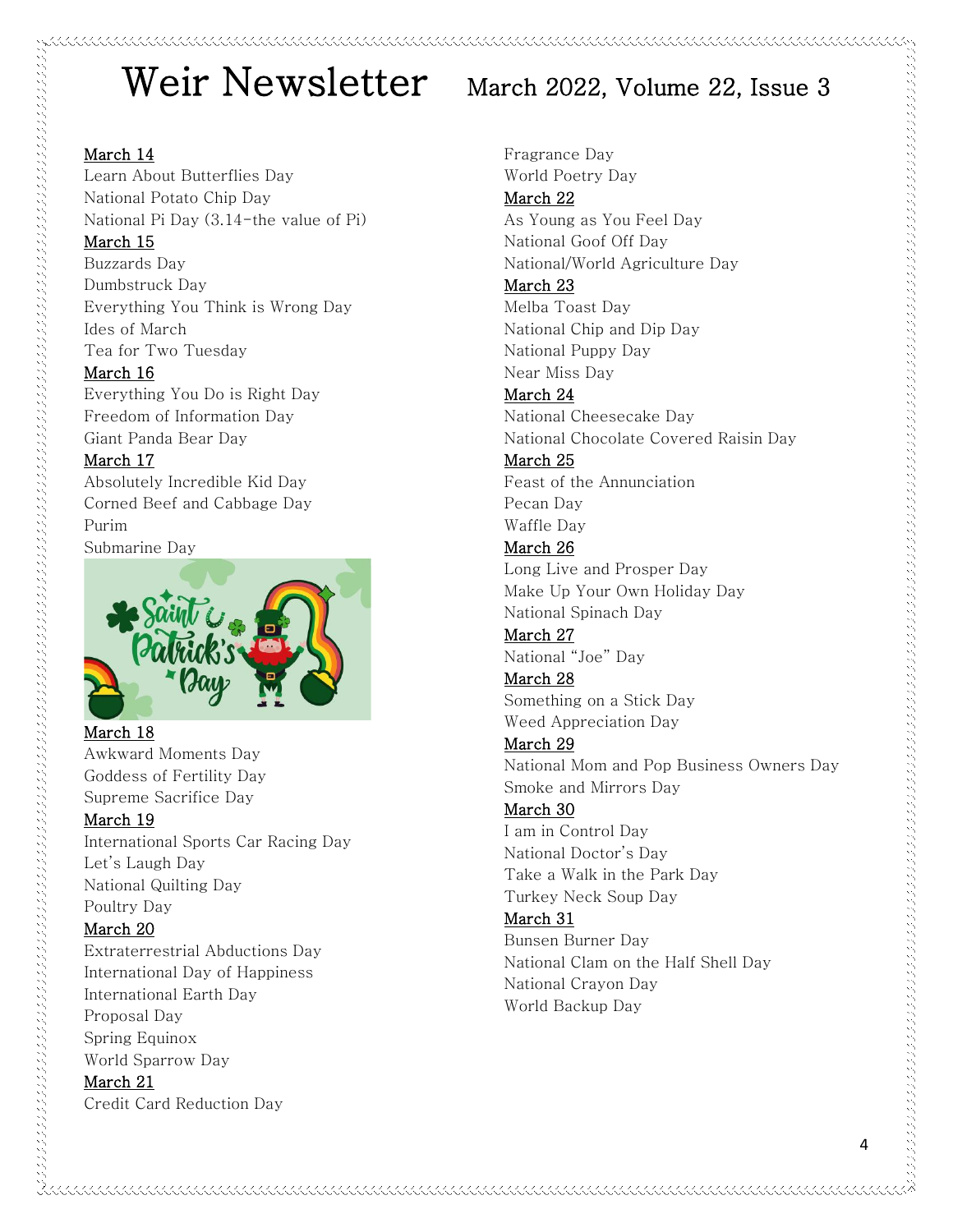## SUDOKU (answers on pg. 8)

| 3              |       |                |                |                | $\overline{9}$ |                |                |                |
|----------------|-------|----------------|----------------|----------------|----------------|----------------|----------------|----------------|
|                |       |                | $\overline{7}$ | 3              | 8              | $\mathbf 1$    |                | 5              |
| $\,1$          |       | 8              |                | $\sqrt{6}$     |                |                | $\overline{7}$ |                |
|                |       | $\overline{5}$ |                | $\sqrt{2}$     | $\sqrt{4}$     | 6              |                | 7              |
| $\overline{7}$ |       | $\,1$          |                |                |                | 3              |                | $\overline{4}$ |
| $\overline{2}$ |       | $\overline{4}$ | 3              | $\,1$          |                | 8              |                |                |
|                | $\,1$ |                |                | 5              |                | $\overline{7}$ |                | $\sqrt{2}$     |
| $\overline{4}$ |       | 9              | $\sqrt{6}$     | $\overline{7}$ | $\mathbf{1}$   |                |                |                |
|                |       |                | 9              |                |                |                |                | 1              |

#### Medium

| $\overline{4}$ |                |                |                |                | 9              |                | $\mathbf 1$    |                |
|----------------|----------------|----------------|----------------|----------------|----------------|----------------|----------------|----------------|
| $\mathbf{1}$   |                |                |                | $\sqrt{4}$     |                | $\overline{9}$ |                |                |
|                |                | 8              | $\,1$          | $\overline{5}$ |                | $\overline{c}$ |                |                |
|                |                | $\overline{4}$ | $\overline{2}$ |                |                |                | 8              | 9              |
| 8              |                |                | 6              |                | $\overline{5}$ |                |                | 3              |
| 3              | $\,1$          |                |                |                | $\overline{4}$ | $\overline{7}$ |                |                |
|                |                | $\mathbf{1}$   |                | 6              | 3              | $\overline{5}$ |                |                |
|                |                | 3              |                | $\overline{7}$ |                |                |                | $\overline{2}$ |
|                | $\overline{7}$ |                | $\overline{5}$ |                |                |                | $\overline{4}$ |                |

#### Hard

|              | $\,1$          | 9              |                |                |         | $\overline{4}$ | 6             |       |
|--------------|----------------|----------------|----------------|----------------|---------|----------------|---------------|-------|
|              |                | $\overline{4}$ | $\overline{5}$ | $\sqrt{2}$     |         |                |               |       |
|              | 3              |                |                |                | $\,1\,$ | $\sqrt{2}$     |               |       |
| $\mathbf{1}$ |                |                |                |                |         | 6              |               |       |
|              | $\overline{4}$ |                |                | $\overline{5}$ |         |                | $\mathcal{G}$ |       |
|              |                | 6              |                |                |         |                |               | $\,3$ |
|              |                | $\mathbf 1$    | $\overline{4}$ |                |         |                | 3             |       |
|              |                |                |                | $\sqrt{ }$     | $\,3$   | 8              |               |       |
|              | 8              | $\sqrt{2}$     |                |                |         | 9              | $\mathbf{1}$  |       |

## TASTY TEMPTATIONS

## \*Skillet Chicken Thighs with Spring Vegetables and Shallot Vinaigrette\*

#### Ingredients:

- 1 tablespoon olive oil
- $4(6$ -oz.) bone-in, skin-on chicken thighs
- $1/2$  teaspoon salt
- 1/4 teaspoon black pepper
- 1 cup baby Yukon Gold potatoes, halved (about 3/4 lb.)
- $11/2$  cups fresh asparagus, cut in  $1$ -in. pieces
- $1/4$  cup fresh or frozen green peas
- Chopped fresh tarragon



#### Shallot Vinaigrette

- 1 tablespoon olive oil
- 1 tablespoon red wine vinegar
- 1 tablespoon minced shallot
- 1 teaspoon coarse Dijon mustard
- $1/4$  teaspoon salt
- 1/4 teaspoon black pepper

#### Directions:

#### Step 1

Preheat oven to 400°F. Heat olive oil in a 12 inch skillet over medium-high. Sprinkle chicken thighs with salt and pepper. Place thighs, skin side down, in hot oil, and cook until skin is golden brown, about 10 minutes. Flip thighs, and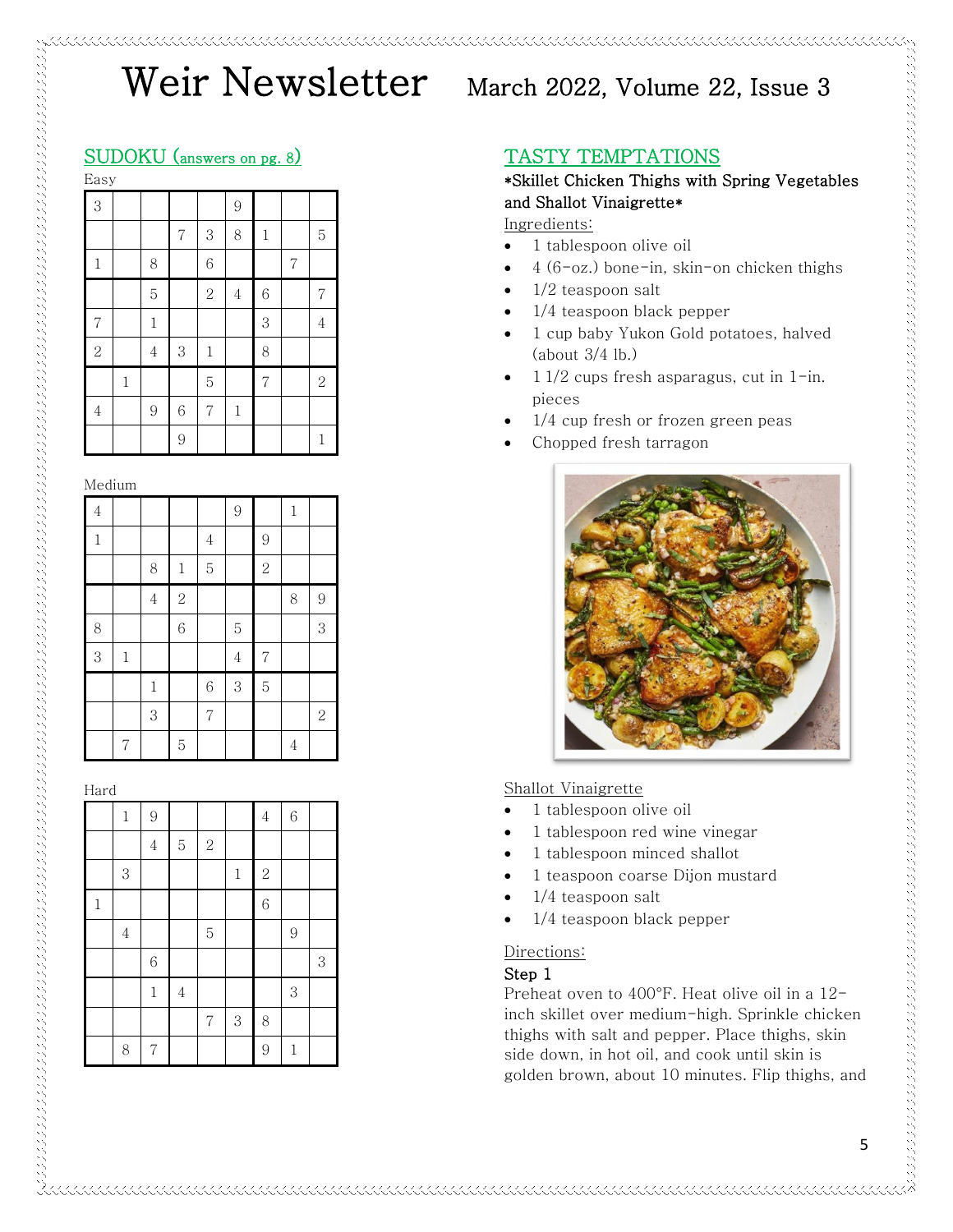cook until other side is brown, about 5 minutes. Transfer chicken to a plate.

#### Step 2

Add potatoes to skillet and toss to coat in oil. Return chicken to skillet. Place skillet in preheated oven, and roast until potatoes are almost done, 12 to 15 minutes. Add asparagus and peas to skillet, tossing to coat. Continue roasting until a thermometer inserted in thickest portion of thighs registers 165°F and the vegetables are tender, 3 to 4 minutes more.

#### Step 3

Prepare the Shallot Vinaigrette: Whisk together oil, red wine vinegar, shallot, mustard, salt, and pepper in a small bowl. Drizzle vinaigrette over chicken thighs and vegetables, and sprinkle with tarragon. Serve immediately.

#### \*Green Dublin Apple Cocktail\*



Ingredients:

- 2 ounces [Irish whiskey](https://www.thespruceeats.com/best-irish-whiskeys-4571035)
- 1 ounce sour apple schnapps
- 2 ounces white cranberry juice
- Apple slice for garnish

#### Directions:

- Gather the ingredients
- Pour the ingredients into a [cocktail](https://www.thespruceeats.com/best-bar-tools-4154467)  [shaker](https://www.thespruceeats.com/best-bar-tools-4154467) filled with ice
- [Shake vigorously](https://www.thespruceeats.com/how-to-shake-cocktails-760319) for 30 seconds
- [Strain](https://www.thespruceeats.com/how-to-strain-cocktails-759342) into a chilled [cocktail glass](https://www.thespruceeats.com/bar-glassware-tour-759984)
- Garnish with a fresh apple slice

### \*Lime Shamrock Punch\*

Ingredients: 1 2-Liter bottle of Ginger ale 1 quart of Lime Sherbet



Directions: 1. Place Lime Sherbet into a punch bowl and pour in Ginger Ale.

Boom you're done! I don't know if you

can even qualify this easy idea as a recipe, but it's a quick, simple idea! Enjoy!

### WHO'S WHO

Mayor, Pl 1: Alber Walther 512-863-5250 Mayor Pro-Tem, Pl 4: John Fox 512-297-1734 Council Mem, Pl 2: Paul Bohanan 512-869-6141 Council Mem, Pl 3: Ron Foster 512-784-7900 Council Mem, Pl 5: Ken Neans 512-930-4174 Council Mem, Pl 6: Randy Pearson 512-713- 8801 City Secretary: Veronica Garner 512-966-3771 City Office: 512-863-7984

Email: [vgarner@cityofweir.org](mailto:vgarner@cityofweir.org)

## INTERNET LINKS/PHONE NUMBERS

- City of Georgetown [www.georgetown.org](http://www.georgetown.org/)
- Community Bible Church of Weir 512-686-3778 [info@cbcweir.com](mailto:info@cbcweir.com) [www.cbcweir.com](http://www.cbcweir.com/) (coming soon)
- Rise Broadband 1-844-411-RISE [www.risebroadband.com](http://www.risebroadband.com/)
- Weir Volunteer Fire Department 512-869-0464

• Western Broadband 512-257-1077 [www.ecpi.com](http://www.ecpi.com/)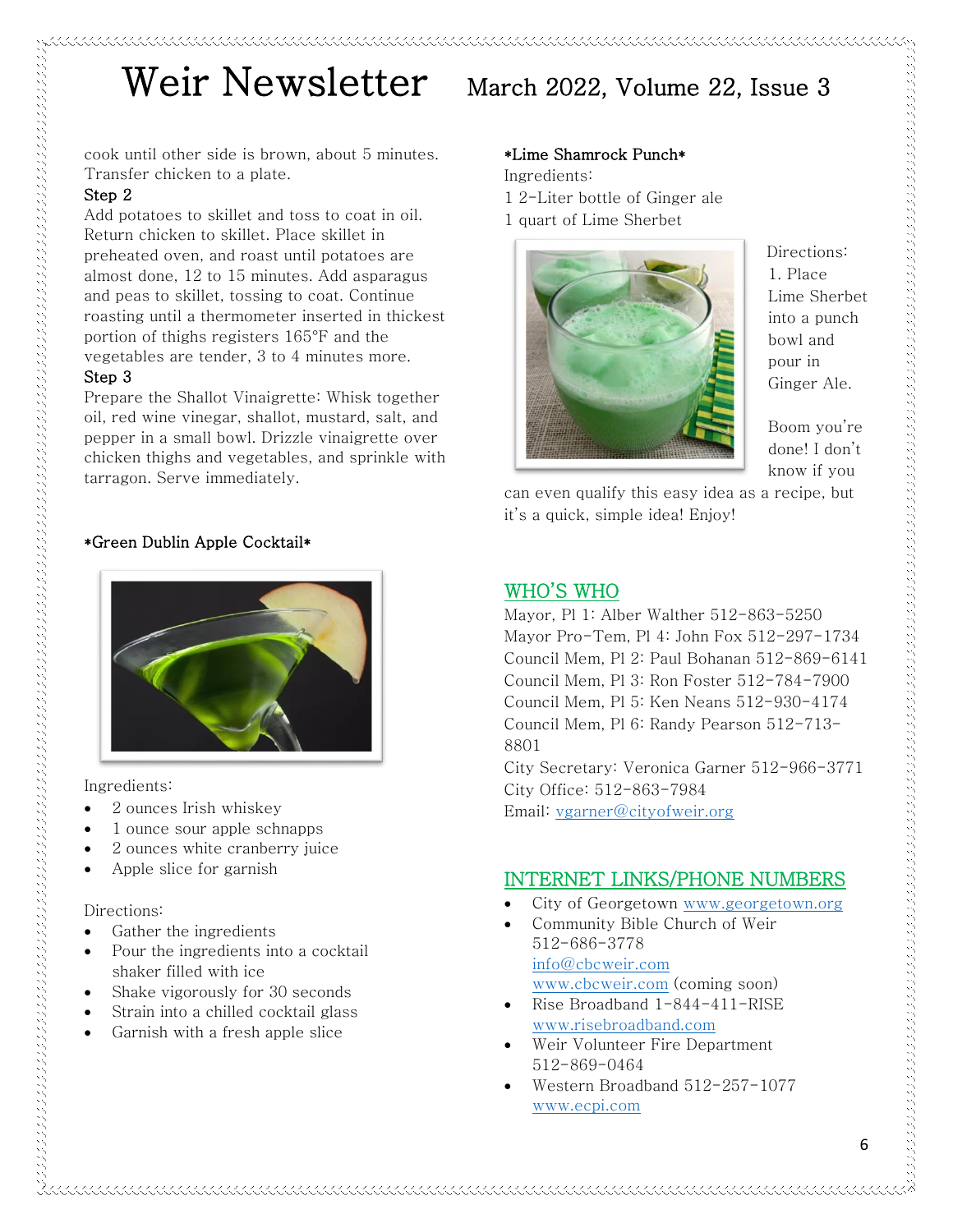- Williamson County Commissioners Court [www.wilco.org/Elected-](http://www.wilco.org/Elected-Officials/Commissioners-Court)[Officials/Commissioners-Court](http://www.wilco.org/Elected-Officials/Commissioners-Court)
- Williamson County Home Page [www.wilco.org](http://www.wilco.org/)
- Williamson County Historical Museum [www.williamsonmuseum.org](http://www.williamsonmuseum.org/)

### BUSINESS INFO

#### 972 Boutique & Resale

3737 FM 972 Walburg, TX 512-630-5244 <http://972-boutique-and-resell.myshopify.com/>

American Legion Hall

201 West FM 487 Jarrell, TX 512-746-5445

#### [www.jarrelltxamericanlegion.org](http://www.jarrelltxamericanlegion.org/)

Food, drinks, games, weekly dinners on Wednesdays from 5-7pm. Burgers on Fridays at 6pm.

#### Abadak, Inc.

しょうしょう しょうしょう しょうしょう しょうしょう しょうしょう しょうしょう しょうしょう しょうしょう しょうしょう しょうしょう しょうしょう しょうしょう しょうしょう しょうしょう しょうしょう しょうしょう しょうしょう

5651 FM 971 Weir, TX Cots, camping chairs, tents, tarps, hammocks, and more.

#### Andrea's Bobcat Service

512-924-1478 Tree cutting, underbrush clearing, site prep, drainage improvement, road work.

#### Artech Manufacturing

1840 CR 124 Weir, TX 512-863-9050 Parts machining from .050 inches to 24 inches. Serves customers in defense, medical, semiconductor, and oil/gas industries.

Bohanan Towing 4050 FM 971 Weir, TX 512-863-9021

# Central Texas RV Park

349 FM 1105 Weir, TX 512-876-9866 [www.centraltexasrvparks.com](http://www.centraltexasrvparks.com/)

#### Chisolm Trail Cowboy Church

1500 CR 120 Weir, TX Pastor: Alex Barrios 512-630-8283 [www.ctcctx.org](http://www.ctcctx.org/) Services at 10 am every Sunday

#### Community Bible Church of Weir

315 FM 1105 Weir, TX 512-686-3778 Pastor: Mike Wright Services at 11 am every Sunday [info@cbcweir.com](mailto:info@cbcweir.com) [www.cbcweir.com](http://www.cbcweir.com/) (coming soon)

#### Country Glen 101 Town Street Weir, TX 512-869-7250 Mobile home subdivision

Dale's Essenhaus 3900 FM 972 Walburg, TX 512-819-9175 [www.dalesessenhaus.com](http://www.dalesessenhaus.com/) Food, drinks, live music

#### Fox Auto & Boat Trim 2302 S Main St Weir, TX

512-297-1734 Professional automotive and boat interior.

# North 130 Storage 345 FM 1105 Weir, TX

512-930-0190 RV, travel trailer, boat, and mini storage.

### The Backbone of Walburg

Dr. DeWayne Mirtsching, Doctor of Chiropractic 3780 FM 972 Walburg, TX 512-864-1600

#### Vintage Arts Coffeehouse & Bistro

101 E Davila Street Granger, TX 737-787-7627

Walburg Automotive 600 FM 1105 Weir, TX 512-863-2094